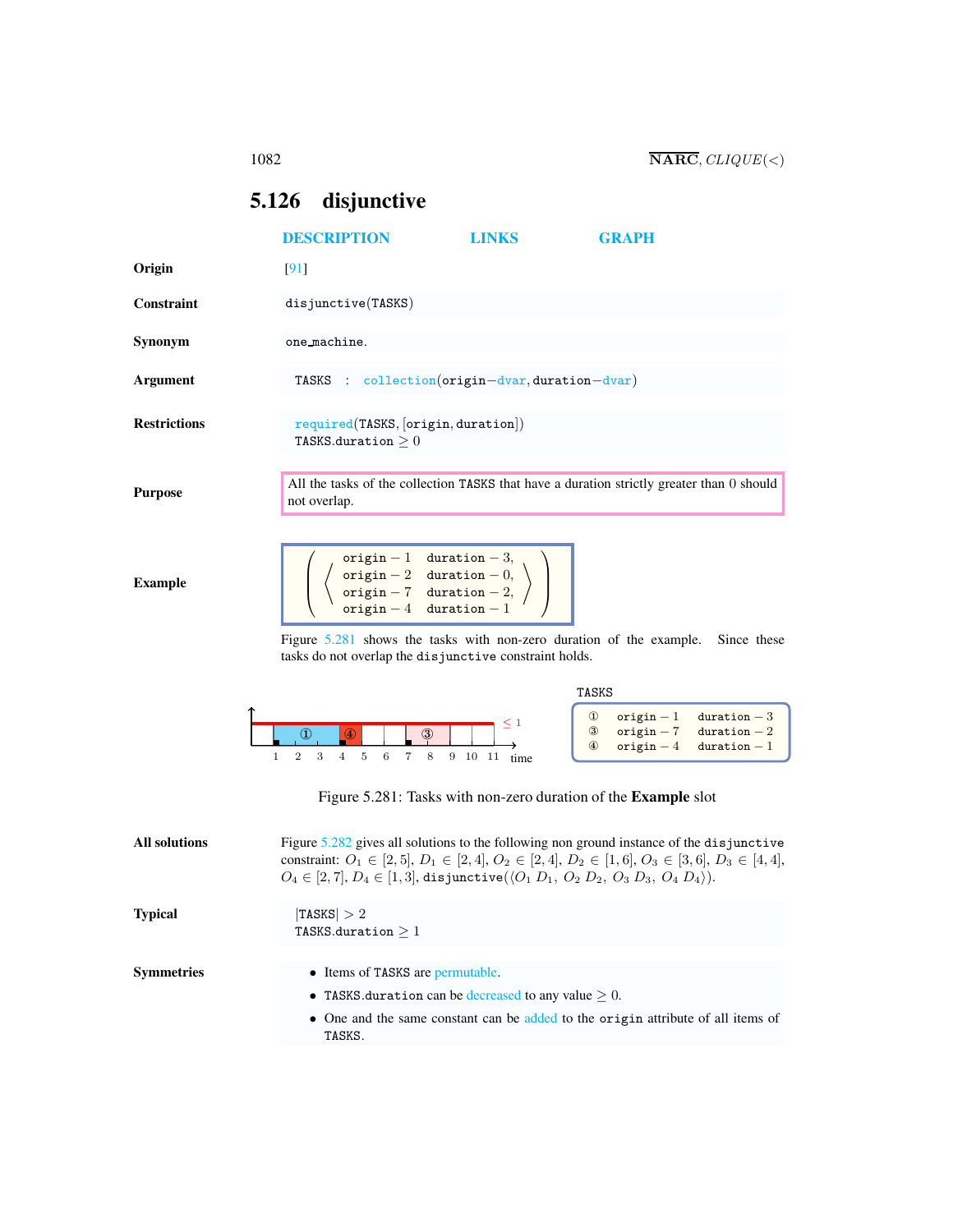20050506 1083



<span id="page-1-0"></span>Figure 5.282: All solutions corresponding to the non ground example of the disjunctive constraint of the All solutions slot

| Arg. properties | Contractible wrt. TASKS.                                                                                                                                                                                                                                                                                                                                                                                                                                                                                                                    |
|-----------------|---------------------------------------------------------------------------------------------------------------------------------------------------------------------------------------------------------------------------------------------------------------------------------------------------------------------------------------------------------------------------------------------------------------------------------------------------------------------------------------------------------------------------------------------|
| Usage           | The disjunctive constraint occurs in many resource scheduling problems in order to<br>model a resource that can not be shared. This means that tasks using this resource can not<br>overlap in time. Quite often disjunctive constraints are used together with precedence<br>constraints. A precedence constraint between two tasks models the fact that the processing<br>of a task has to be postponed until an other task is completed. Such mix of disjunctive and<br>precedence constraints occurs for instance in job-shop problems. |
| Remark          | Some systems like Ilog CP Optimizer also imposes that zero duration tasks do not overlap<br>non-zero duration tasks.                                                                                                                                                                                                                                                                                                                                                                                                                        |
|                 | A soft version of this constraint, under the hypothesis that all durations are fixed, was<br>presented by P. Baptiste <i>et al.</i> in [18]. In this context the goal was to perform as many tasks<br>as possible within their respective due-dates.                                                                                                                                                                                                                                                                                        |
|                 | When all tasks have the same (fixed) duration the disjunctive constraint can be re-<br>formulated as an all_min_dist constraint for which a filtering algorithm achieving<br>bound-consistency is available $[11]$ .                                                                                                                                                                                                                                                                                                                        |
|                 | Within the context of linear programming $[215, \text{page } 386]$ provides several relaxations of<br>the disjunctive constraint.                                                                                                                                                                                                                                                                                                                                                                                                           |
|                 | Some solvers use in a pre-processing phase, while stating precedence and cumulative con-<br>straints, an algorithm for automatically extracting large cliques $[88]$ from a set of tasks that<br>should not pairwise overlap (i.e., two tasks $t_i$ and $t_j$ can not overlap either, because $t_i$ ends<br>before the start of $t_j$ , either because the sum of resource consumption of $t_i$ and $t_j$ exceeds<br>the capacity of a cumulative resource that both tasks use) in order to state disjunctive<br>constraints.               |
| Algorithm       | We have four main families of methods for handling the disjunctive constraint:                                                                                                                                                                                                                                                                                                                                                                                                                                                              |
|                 | • Methods based on the compulsory part $[250]$ of the tasks (also called time-tabling<br>methods). These methods determine the time slots which for sure are occupied by<br>a given task, an propagate back this information to the attributes of each task (i.e.,                                                                                                                                                                                                                                                                          |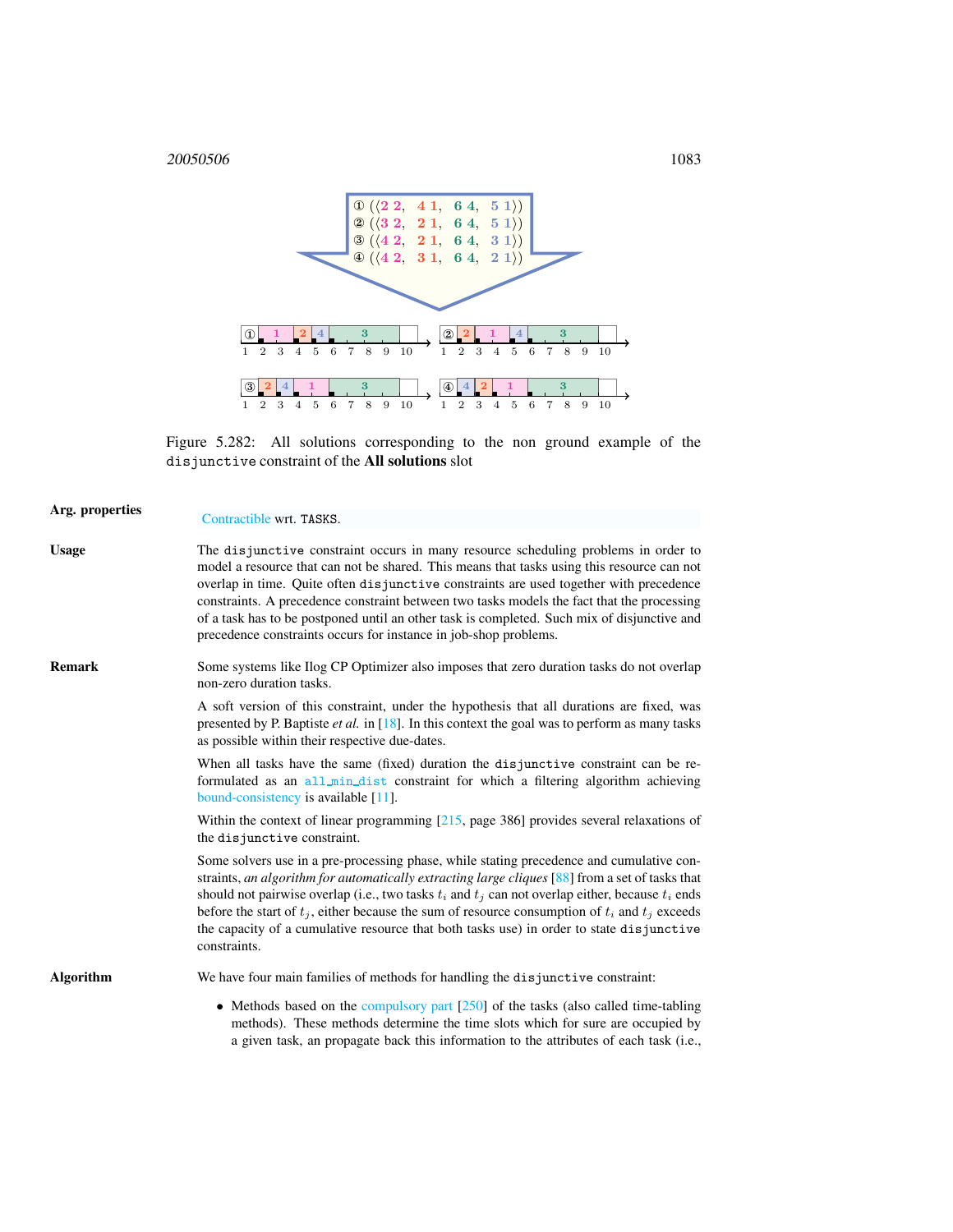<span id="page-2-0"></span>

|                 | the origin and the duration). Because of their simplicity, these methods have been<br>originally used for handling the disjunctive constraint. Even if they propagate<br>less than the other methods they can in practice handle a large number of tasks. To<br>our best knowledge no efficient incremental algorithm devoted to this problem was<br>published up to now (i.e., September 2006).                                                                   |
|-----------------|--------------------------------------------------------------------------------------------------------------------------------------------------------------------------------------------------------------------------------------------------------------------------------------------------------------------------------------------------------------------------------------------------------------------------------------------------------------------|
|                 | • Methods based on constructive disjunction. The idea is to try out each alternative of<br>a disjunction (e.g., given two tasks $t_1$ and $t_2$ that should not overlap, we successively<br>assume that $t_1$ finishes before $t_2$ , and that $t_2$ finishes before $t_1$ ) and to remove values<br>that were pruned in both alternatives.                                                                                                                        |
|                 | • Methods based on <i>edge-finding</i> . Given a set of tasks $\mathcal{T}$ , edge-finding determines that<br>some task must, can, or cannot execute first or last in $T$ . Efficient edge-finding algo-<br>rithms for handling the disjunctive constraint were originally described in [92, 93]<br>and more recently in [432, 304].                                                                                                                               |
|                 | • Methods that, for any task $t$ , consider the maximal number of tasks that can end up<br>before the start of task $t$ as well as the maximal number of tasks that can start after<br>the end of task $t$ [442].                                                                                                                                                                                                                                                  |
|                 | All these methods are usually used for adjusting the minimum and maximum values of<br>the variables of the disjunctive constraint. However some systems use these methods<br>for pruning the full domain of the variables. Finally, <i>Jackson priority rule</i> [225] provides<br>a necessary condition [93] for the disjunctive constraint. Given a set of tasks $\mathcal{T}$ , it<br>consists to progressively schedule all tasks of $T$ in the following way: |
|                 | • It assigns to the first possible time point (i.e., the earliest start of all tasks of $\mathcal T$ ) the<br>available task with minimal latest end. In this context, available means a task for<br>which the earliest start is less than or equal to the considered time point.                                                                                                                                                                                  |
|                 | • It continues by considering the next time point until all the tasks are completely<br>scheduled.                                                                                                                                                                                                                                                                                                                                                                 |
| Systems         | disjunctive<br>in Choco, unary in Gecode.                                                                                                                                                                                                                                                                                                                                                                                                                          |
| See also        | common keyword:<br>calendar,<br>disjunctive_or_same_end,<br>disj,<br>disjunctive_or_same_start(scheduling constraint).                                                                                                                                                                                                                                                                                                                                             |
|                 | generalisation: cumulative (task heights and resource limit are not necessarly all<br>equal to 1), diffn (task of heigth 1 replaced by orthotope).                                                                                                                                                                                                                                                                                                                 |
|                 | implied by: precedence.                                                                                                                                                                                                                                                                                                                                                                                                                                            |
|                 | implies: disjunctive_or_same_end, disjunctive_or_same_start.                                                                                                                                                                                                                                                                                                                                                                                                       |
|                 | specialisation: all_min_dist(line segment replaced by line segment, of same<br>length), alldifferent (task replaced by variable).                                                                                                                                                                                                                                                                                                                                  |
| <b>Keywords</b> | characteristic of a constraint: core, sort based reformulation.                                                                                                                                                                                                                                                                                                                                                                                                    |
|                 | complexity: sequencing with release times and deadlines.                                                                                                                                                                                                                                                                                                                                                                                                           |
|                 | constraint type: scheduling constraint, resource constraint, decomposition.                                                                                                                                                                                                                                                                                                                                                                                        |
|                 | filtering: compulsory part, constructive disjunction, Phi-tree.                                                                                                                                                                                                                                                                                                                                                                                                    |
|                 | modelling: disjunction, sequence dependent set-up, zero-duration task.                                                                                                                                                                                                                                                                                                                                                                                             |
|                 | modelling exercises: sequence dependent set-up.                                                                                                                                                                                                                                                                                                                                                                                                                    |
|                 | problems: maximum clique.                                                                                                                                                                                                                                                                                                                                                                                                                                          |
|                 |                                                                                                                                                                                                                                                                                                                                                                                                                                                                    |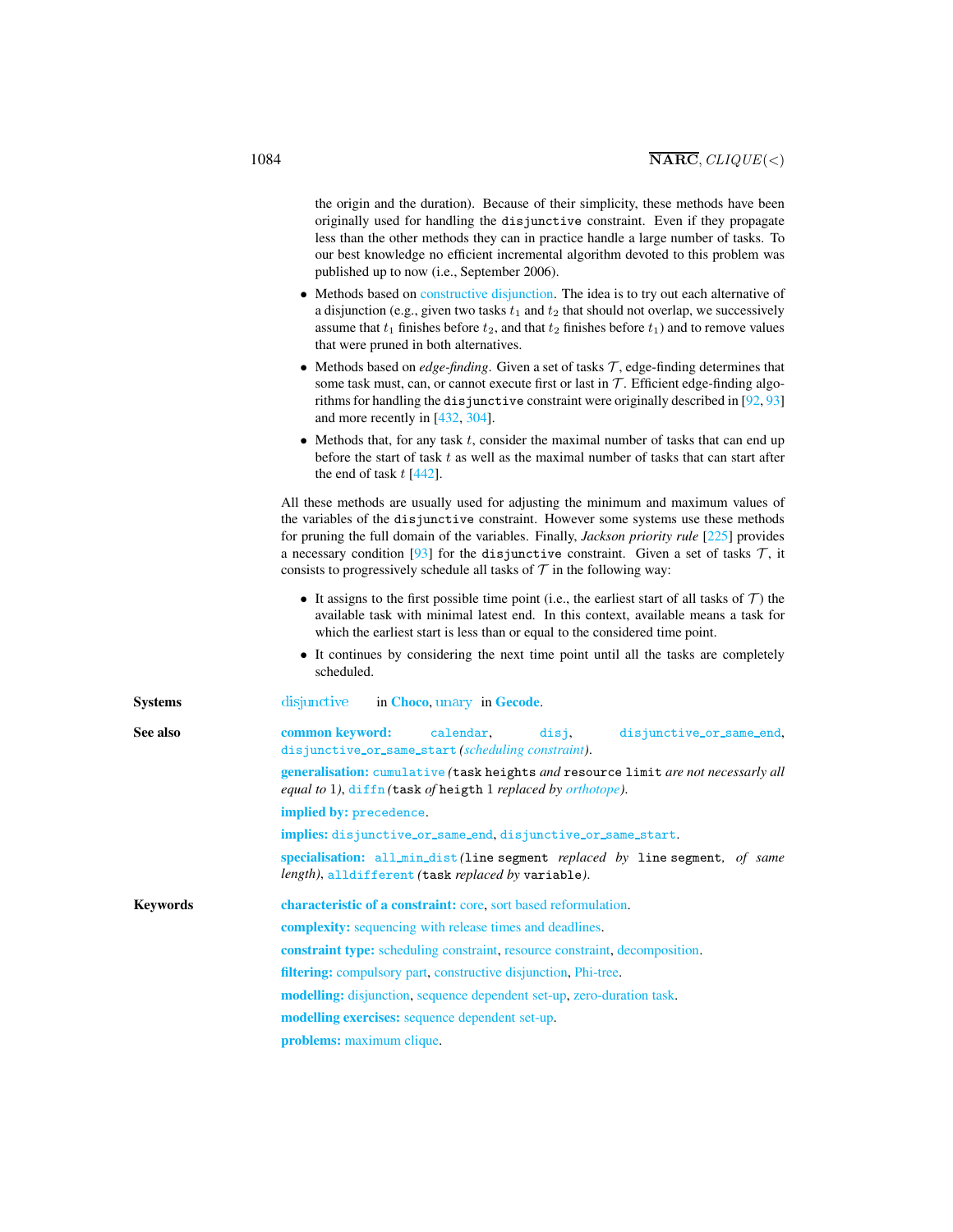# 20050506 1085

# Cond. implications • disjunctive(TASKS)

with  $minval(TASKS.duration) > 0$ implies alldifferent(TASKS.origin).

• disjunctive(TASKS) with  $minval(TASKS.duration) > 0$ implies alldifferent\_cst(VARIABLES: TASKS).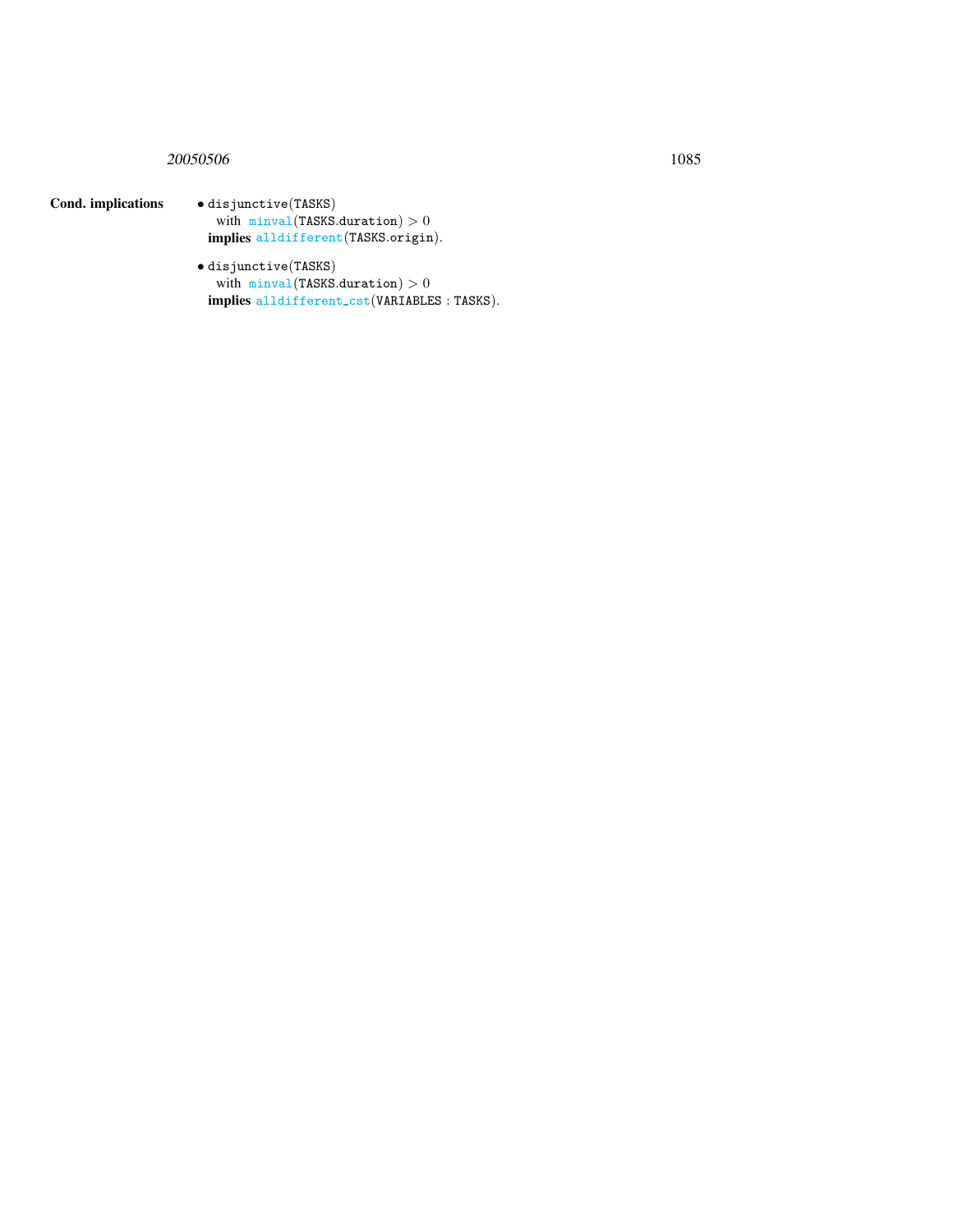1086  $\overline{\textbf{NARC}}$ ,  $CLIQUE(<)$ 

| Arc input(s)        | TASKS                                                                                                                                                                                                                             |  |  |
|---------------------|-----------------------------------------------------------------------------------------------------------------------------------------------------------------------------------------------------------------------------------|--|--|
| Arc generator       | $CLIQUE(<) \rightarrow collection(tasks1, tasks2)$                                                                                                                                                                                |  |  |
| Arc arity           | $\overline{2}$                                                                                                                                                                                                                    |  |  |
| Arc constraint(s)   | tasks1.duration = $0$ ,<br>tasks2.duration = $0$ ,<br>${\tt tasks1.origin + tasks1. duration \leq tasks2. origin},$<br>$\mathtt{tasks2}.\mathtt{origin} + \mathtt{tasks2}.\mathtt{duration} \leq \mathtt{tasks1}.\mathtt{origin}$ |  |  |
| Graph property(ies) | $NARC =  TASKS  * ( TASKS  - 1)/2$                                                                                                                                                                                                |  |  |

Graph model We generate a *clique* with a non-overlapping constraint between each pair of distinct tasks and state that the number of arcs of the final graph should be equal to the number of arcs of the initial graph.

> Parts (A) and (B) of Figure [5.283](#page-4-1) respectively show the initial and final graph associated with the Example slot. The disjunctive constraint holds since all the arcs of the initial graph belong to the final graph: all the non-overlapping constraints holds.



<span id="page-4-1"></span>Figure 5.283: Initial and final graph of the disjunctive constraint

Quiz

#### EXERCISE 1 (checking whether a ground instance holds or not)*[a](#page-4-2)*

- A. Does the constraint disjunctive( $\langle \langle 2 \ 2 \rangle, \langle 4 \ 5 \rangle, \langle 8 \ 2 \rangle \rangle$ ) hold?
- **B.** Does the constraint disjunctive( $\langle \langle 1 3 \rangle, \langle 4 4 \rangle, \langle 8 2 \rangle$ ) hold?
- C. Does the constraint disjunctive( $\langle \langle 3 2 \rangle, \langle 4 0 \rangle, \langle 7 3 \rangle$ ) hold?

<span id="page-4-0"></span>

<span id="page-4-2"></span>*<sup>a</sup>*Hint: go back to the definition of disjunctive.